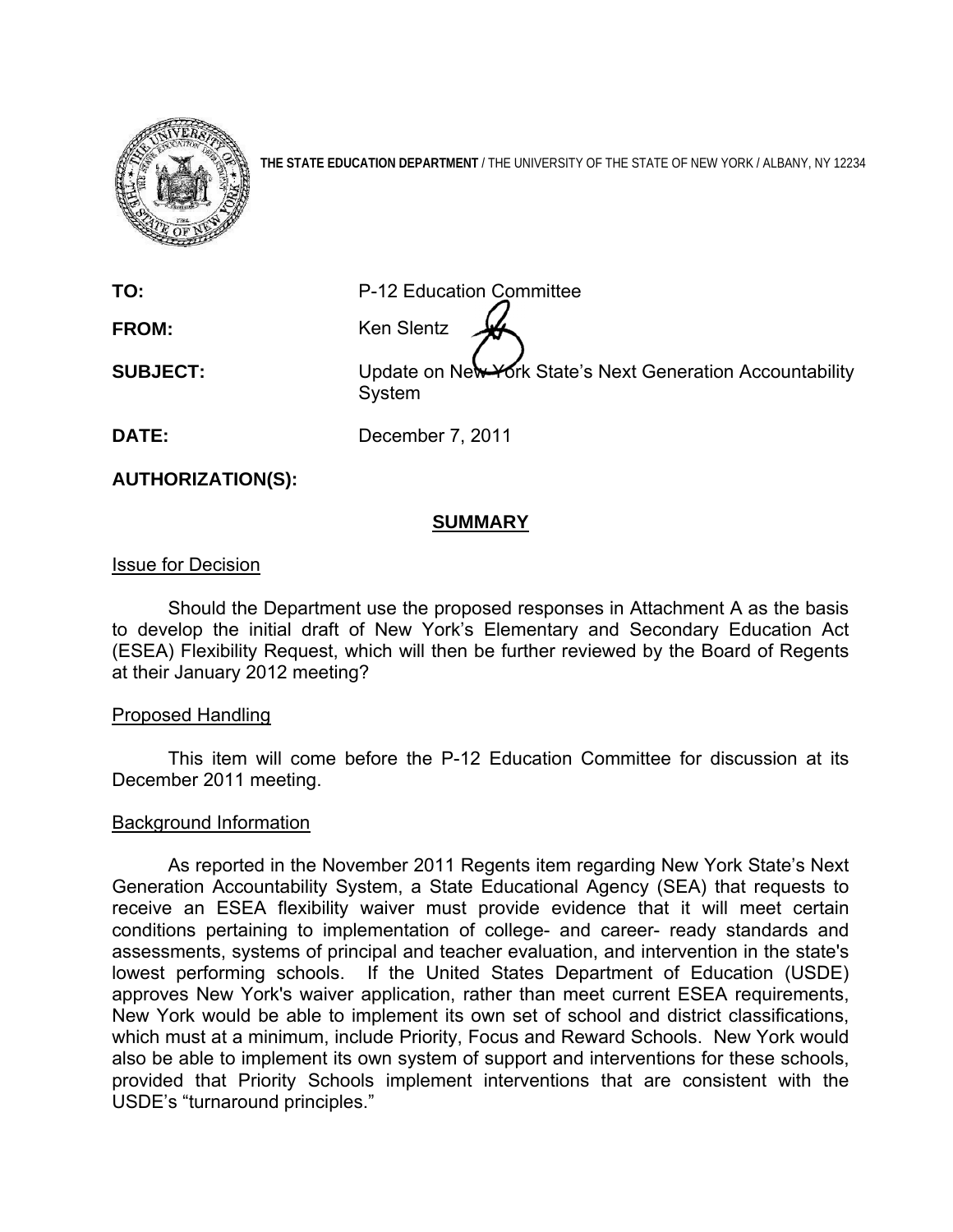The Department sees the ESEA waiver as an opportunity to:

- **Incorporate into New York's accountability system a growth component and** standards that are better aligned with college- and career-readiness.
- Create a more coherent system of classification of school and districts with performance categories better matched to New York's needs.
- Better align supports and interventions for identified schools and districts with key components of the Regents' Reform Agenda, such as implementation of the Common Core State Standards (CCSS), creating a system of data driven inquiry in schools, and promotion of teacher and principal effectiveness through systemic professional development aligned to principal and teacher evaluations.
- Develop additional measures of school success and begin the immediate use of some of these for identifying Reward Schools.

Staff recommends using the ESEA flexibility waiver not to create an entirely new regimen of assessments, accountability measures, interventions and/or supports, but rather to build upon existing structures and better align them with the Regents' Reform Agenda, as outlined in New York's Race to the Top Scope of Work.

Among the key changes to New York's current accountability system that staff are proposing be approved by the Regents and incorporated into the ESEA Flexibility Request are plans to:

- Revise the Annual Measurable Objective (AMO) goals that establish the timeframe by which schools and districts are expected to ensure that all students are proficient in English language arts (ELA) and mathematics to make the goals more realistic and attainable.
- Hold schools and districts accountable for high school performance in ELA and mathematics using standards that are better aligned to college- and careerreadiness.
- Discontinue the identification of schools for improvement, corrective action and restructuring, and instead identify Priority and Focus Schools. Ensure that Priority Schools adopt a rigorous whole school reform model supported by partner organizations.
- Identify Focus Districts as a means to ensure that districts take dramatic actions in support of their schools in which the performance of disaggregated groups of students is among the lowest in the State. Since district policies often contribute to why schools have low performance for specific groups of students, districts must play a lead role in helping schools to address this issue. Using mathematical methodologies prescribed by the Commissioner, districts will be required to identify the Focus Schools upon which they will concentrate their support and interventions.
- Discontinue the identification of schools as high performing/rapidly improving and instead identify Reward Schools. Make the Reward School designation both more rigorous and more meaningful.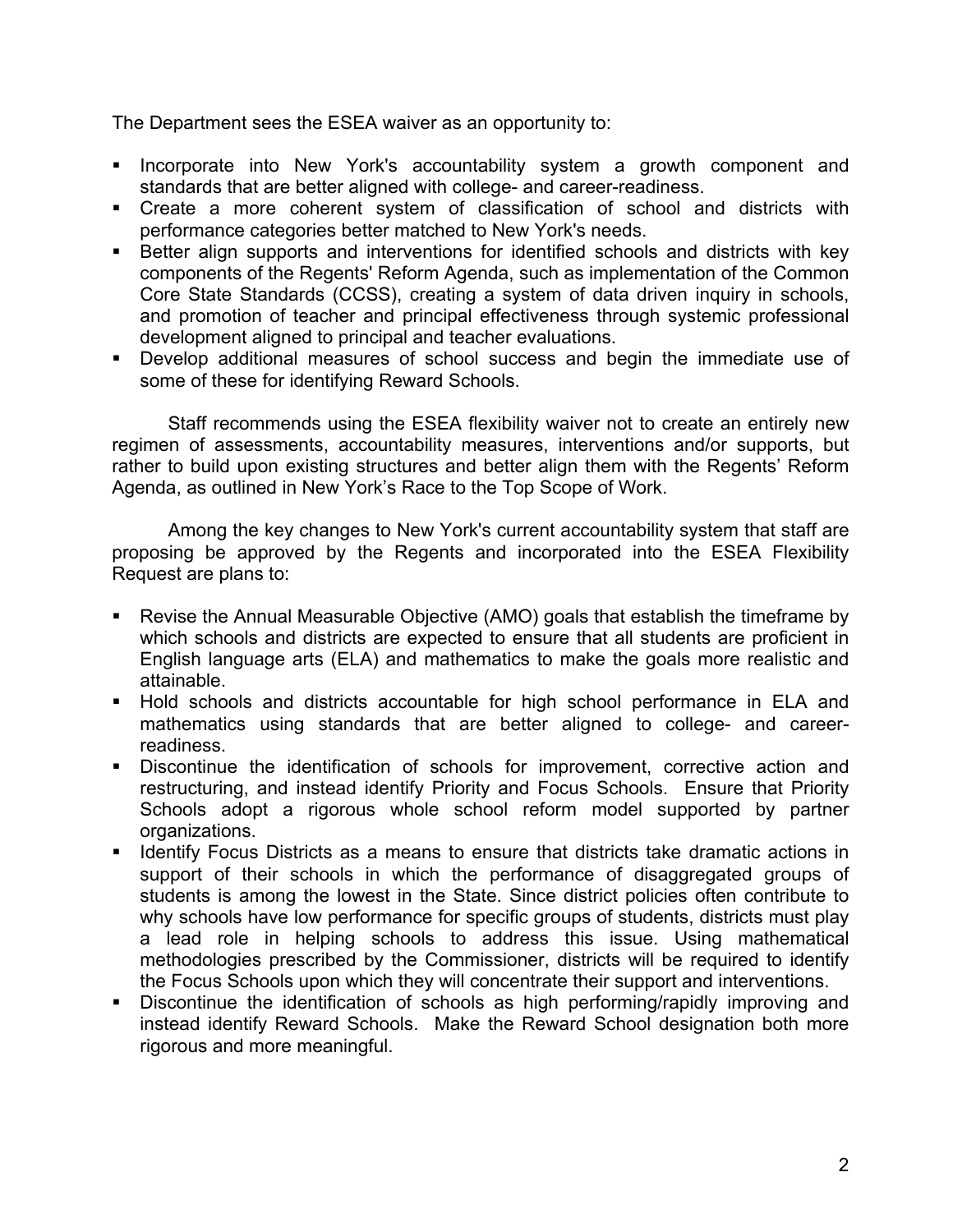- Use both proficiency and growth towards proficiency to make accountability determinations, and include the use of normative growth measures as filters in the process of making accountability determinations.
- Create a single diagnostic tool to be used throughout the school and district improvement continuum to drive supports and interventions. Place more emphasis on conducting district level diagnostic reviews that include a school sampling method.
- Reframe the existing set-asides in ESEA. Instead of focusing funding on supplemental education services (SES), set-asides would support enhanced implementation of the Regents' Reform Agenda in Priority and Focus Schools, and increased parental involvement and engagement in low-performing schools. In addition, the Department should revise its grant approval processes to ensure greater alignment in how ESEA Title funds (Title I, Title IIA, and Title III) are used to support implementation of the Regents' Reform Agenda.

The submission of an ESEA waiver application should be seen not as the culmination of the development of a next generation accountability system, but as the beginning of the process of re-imagining and reframing this system. Attachment B provides several concepts to consider in the future, which are not to be included in this waiver request.

### Recommendation

 The Board of Regents directs the Commissioner of Education and the State Education Department to use the responses outlined in Attachment A as the basis to develop the initial draft of New York State's ESEA Flexibility Request, for further review by the Board of Regents at their January 2012 meeting.

### Timetable for Implementation

Staff will prepare a preliminary draft waiver application for consideration by the Regents in January 2012. With the approval of the Regents, staff will release the draft for public comment during the remainder of January and will submit a final draft waiver application for action by the Regents in February 2012.

### **Attachments**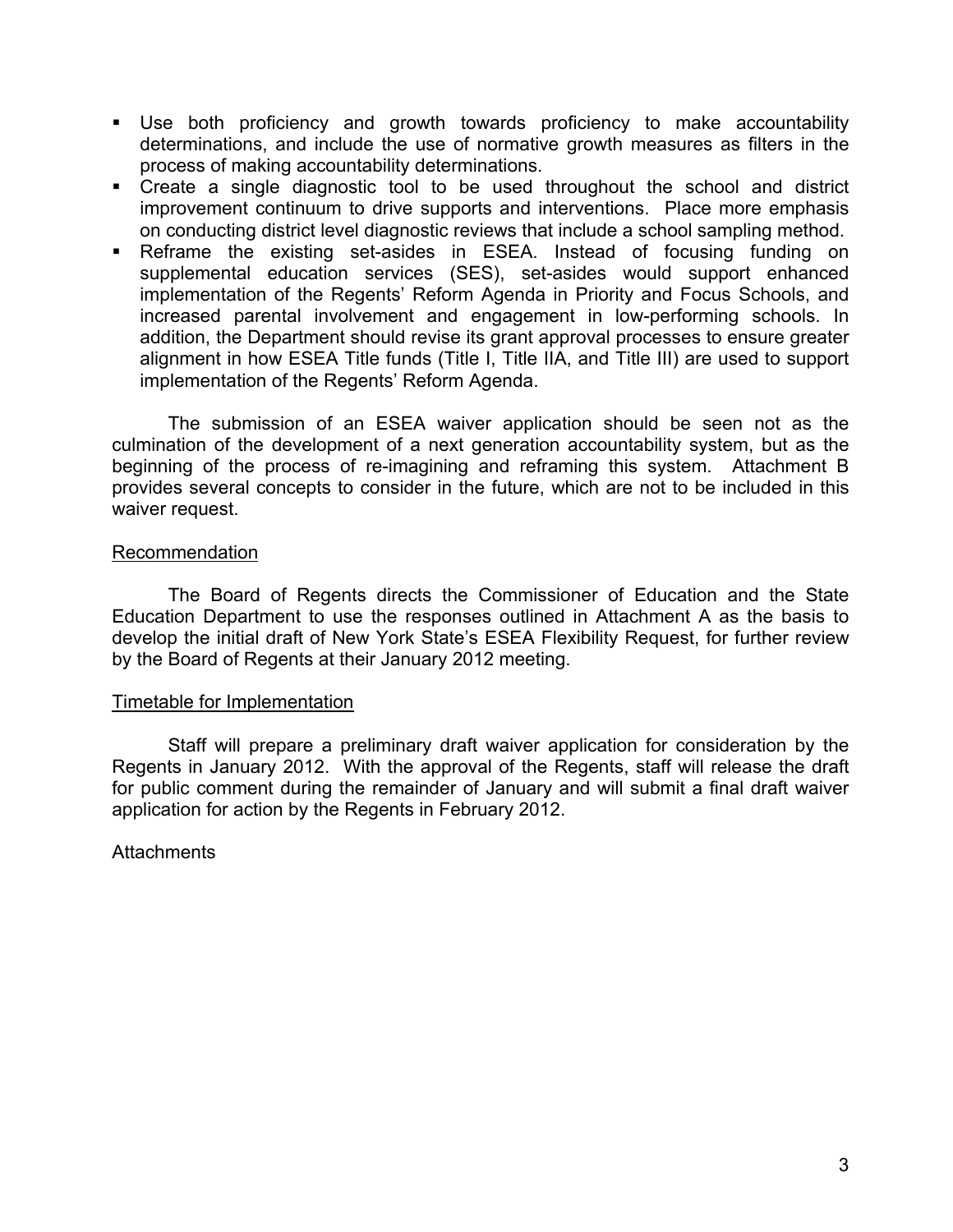# **Attachment A: Proposed Option for the Elementary and Secondary Education Act (ESEA) Flexibility Plan**

New York's differentiated recognition, accountability, and support system will address all the requirements listed in Principle 2 of the ESEA Flexibility Request. Below are recommendations of Department staff to the Board of Regents regarding how New York's application should address key components of the ESEA Flexibility Waiver.

## **Q1. What assessments and other academic measures will be used to hold schools and districts accountable for student results?**

At present, New York (NY) uses the following assessments and measures to hold schools and districts accountable for student results:

- Grades 3-8 English language arts (ELA)
- Grades 3-8 Mathematics
- High School ELA
- High School Mathematics
- Grades 4 and 8 Science
- Four and Five Year Cohort Graduation Rates

Under the ESEA waiver, the Department recommends that New York continue to use these same measures, although in somewhat different ways, to hold schools and districts accountable for results. Over time, as new assessments are developed and the build out of the longitudinal data system allows for the collection of more complete information on certain measures of student achievement, the Department recommends that the Regents consider including additional indicators in its accountability system. In particular, the Department has a strong interest in aligning school and district growth measures with those used to evaluate principals and teachers. Commissioner's Regulations 100.2(o) require that as value added growth models are approved for existing or new State assessments, including Regents examinations, that they be used for principal evaluation and, therefore, these should also be adapted for use for institutional evaluation.

The Department expects that in the near future, subject to the availability of funds, new assessments in ELA in grades 9 and 10 will be administered and that the results of these should be incorporated into the accountability system. In addition, as the State's longitudinal data system begins to capture new data elements or captures existing data elements more fully at the individual student level, there will be opportunities for the Regents to consider including in the accountability system such measures as: college retention and credit accumulation; performance on Advanced Placement (AP), International Baccalaureate (IB), SAT and American College Testing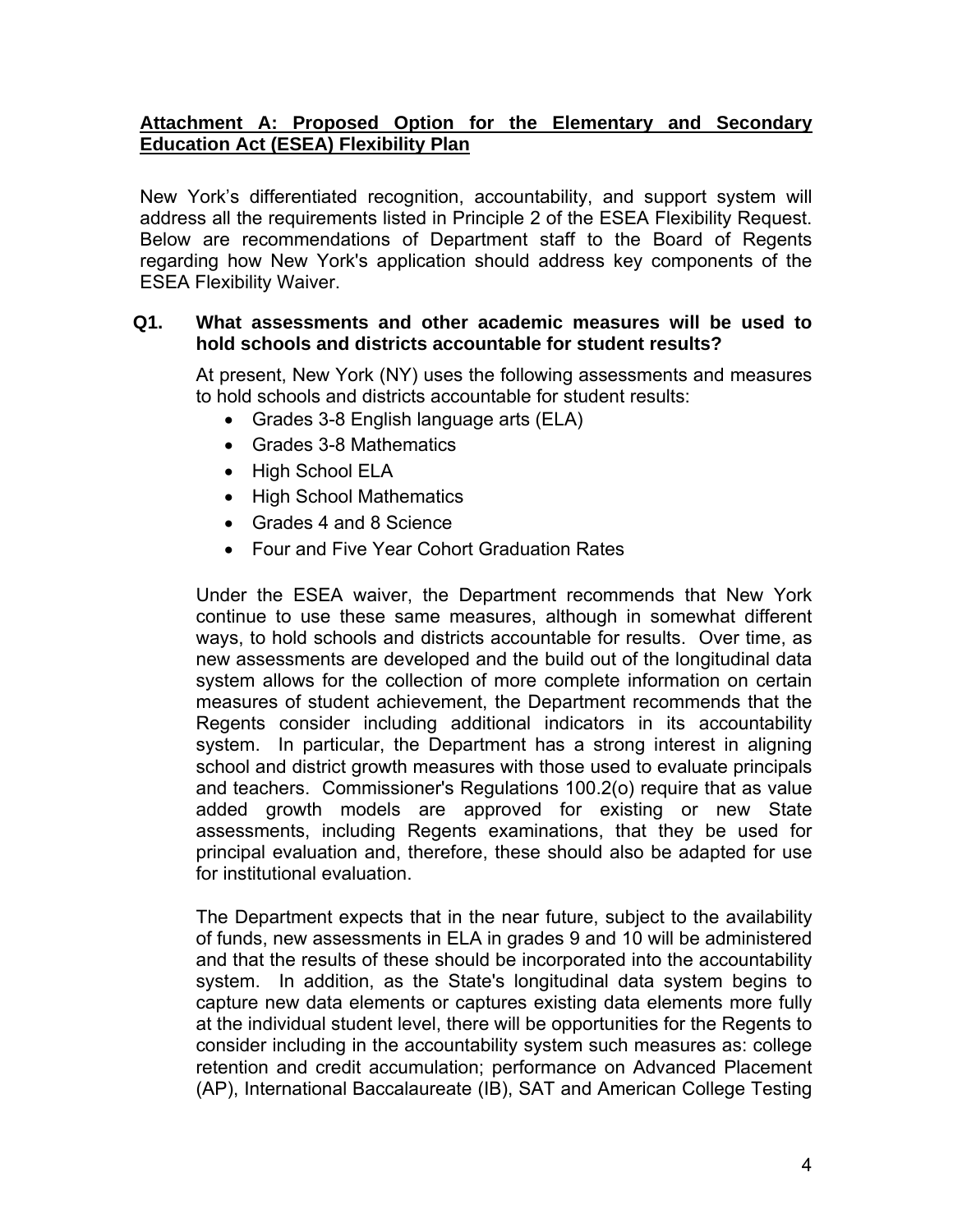(ACT) and other measures of college readiness; Career and Technical Education (CTE) program completion and industry certification; and high school course credit earned in middle school and college credit earned in high school.

### **Q2. What standards of individual performance represent college- and career- readiness on these assessments and academic measures?**

Department staff recommends, for purposes of the ESEA flexibility waiver, the Regents designate proficiency in Grades 3 through 8 ELA and mathematics and Grades 4 and 8 Science as representing students being on track for college- and career- readiness. The ELA and mathematics proficiency standards (i.e., Level 3) were established by the Regents in July 2010 and are based on a review of research that analyzed how the grades 3 through 8 state tests relate to the National Assessment of Educational Progress (NAEP) exam; how the State's eighth grade mathematics and ELA tests relate to the Regents exams; how performance on the Regents exams relates to SAT scores; and how performance on the Regents exams relates to first-year performance in college.

Department staff recommend that at the high school level, college- and career- readiness be aligned to the "on track to college- and careerreadiness" standards by which districts are being measured in their Race to the Top Scopes of Work: a score of 75 on the Regents Comprehensive Examination in English and a score of 80 on a Regents Examination in Mathematics. These aspirational standards were adopted by the Board of Regents at their May 2011 meeting and the performance of schools and districts in relation to them will appear on the 2010-11 school year report cards.

As current assessments are revised and rescaled, new assessments are implemented, and additional information becomes available through the creation of value-added growth models and the expansion of the Department's longitudinal data system, the Department recommends that the Regents review these standards and recalibrate them as appropriate. In particular, additional data that will be collected from SUNY and CUNY on how well graduates from individual schools and districts perform at their institutions will be helpful in informing the process of reviewing college- and career- ready standards.

### **Q3. What are the goals (Annual Measurable Objectives) for schools and districts in terms of the assessments and academic measures?**

The Department recommends that New York's Annual Measurable Objectives (AMOs) be set in annual equal increments toward a goal of reducing by half the percentage of students in the "all students" group and in each subgroup who are not proficient within six years (Option A under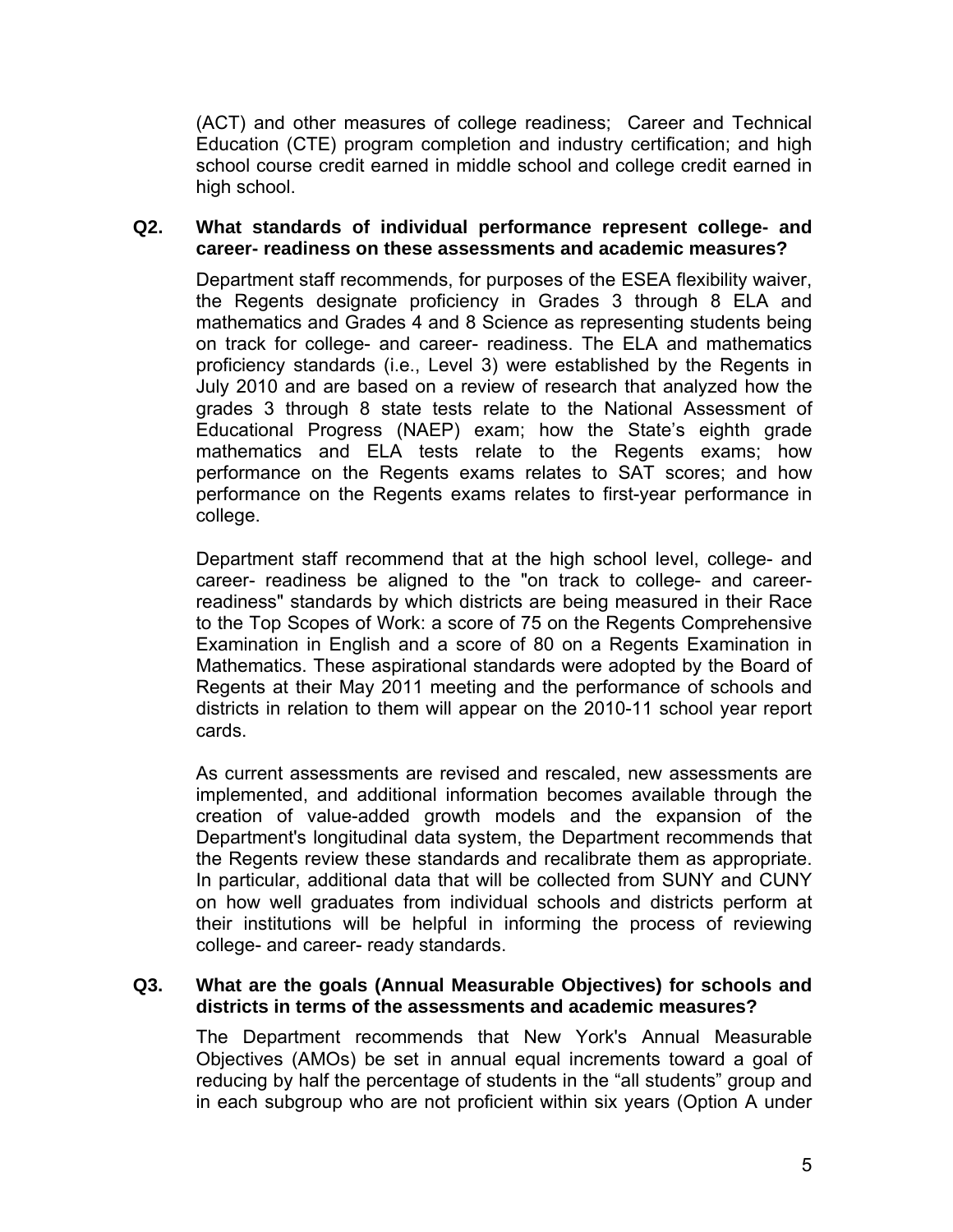the ESEA flexibility waiver). The Department recommends that New York use English language arts, Mathematics, and Science assessments administered in the 2010–11 school year as the starting point for setting its AMOs. (Note: Because New York uses a Performance Index<sup>[1](#page-5-0)</sup> that gives partial credit to students who perform at Level 2, the AMOs will be expressed in terms of closing by half the gap between a group's 2010-11 school year performance and the goal of a performance index of 200, which represents all students being proficient or on track towards proficiency.)

In June 2011, in response to new Federal requirements, the Board of Regents established that New York's graduation goal for determining AYP for schools and LEAs would be that 80 percent of students graduate within five years of first entry into grade nine. For Graduation Rate, the goal for the period of the waiver will remain that 80 percent of students achieve a local or Regents diploma within five years of first entry into Grade 9. Over time, the Department recommends instituting a graduation performance index that combines the percentage of students achieving a Regents diploma and the percentage of students achieving a Regents diploma with advanced designation.

### **Q4. How will schools and districts be categorized along a continuum of accountability?**

At present, schools are categorized as either in Good Standing, Improvement, Corrective Action, or Restructuring based upon whether they achieve Adequate Yearly Progress (AYP) on state assessments. Schools that fail to make AYP for two consecutive years in the same measure lose their Good Standing status in that measure. Schools not in Good Standing must make AYP for two consecutive years in the measure to regain their Good Standing status in the measure. Districts are similarly identified as in Good Standing, Improvement or Corrective Action based on their history of making AYP.

In addition, schools and districts that are in Good Standing may be further designated as High Performing or Rapidly Improving and schools that are not in Good Standing may be placed under registration review if they have been identified for or otherwise meet the conditions to be identified as Persistently Lowest Achieving (PLA) schools.

<span id="page-5-0"></span><sup>1</sup> <sup>1</sup> A Performance Index is a value from 0 to 200 that is assigned to an accountability group, indicating how that group performed on a required State test (or approved alternative) in English language arts, mathematics, or science. Student scores on the tests are converted to four performance levels, from Level 1 to Level 4. A score of 0 on the Performance Index means all students are at Level 1; a score of 200 means all students perform at Levels 3 or 4. At the elementary/middle level, the PI is calculated using the following equation:

<sup>100 × [(</sup>Count of Continuously Enrolled Tested Students Performing at Levels 2, 3, and 4 + the Count at Levels 3 and 4)/Count of All Continuously Enrolled Tested Students]

At the secondary level, the PI is calculated using the following equation:

<sup>100 × [(</sup>Count of Cohort Members Performing at Levels 2, 3, and 4 + the Count at Levels 3 and 4)/Count of All Cohort Members]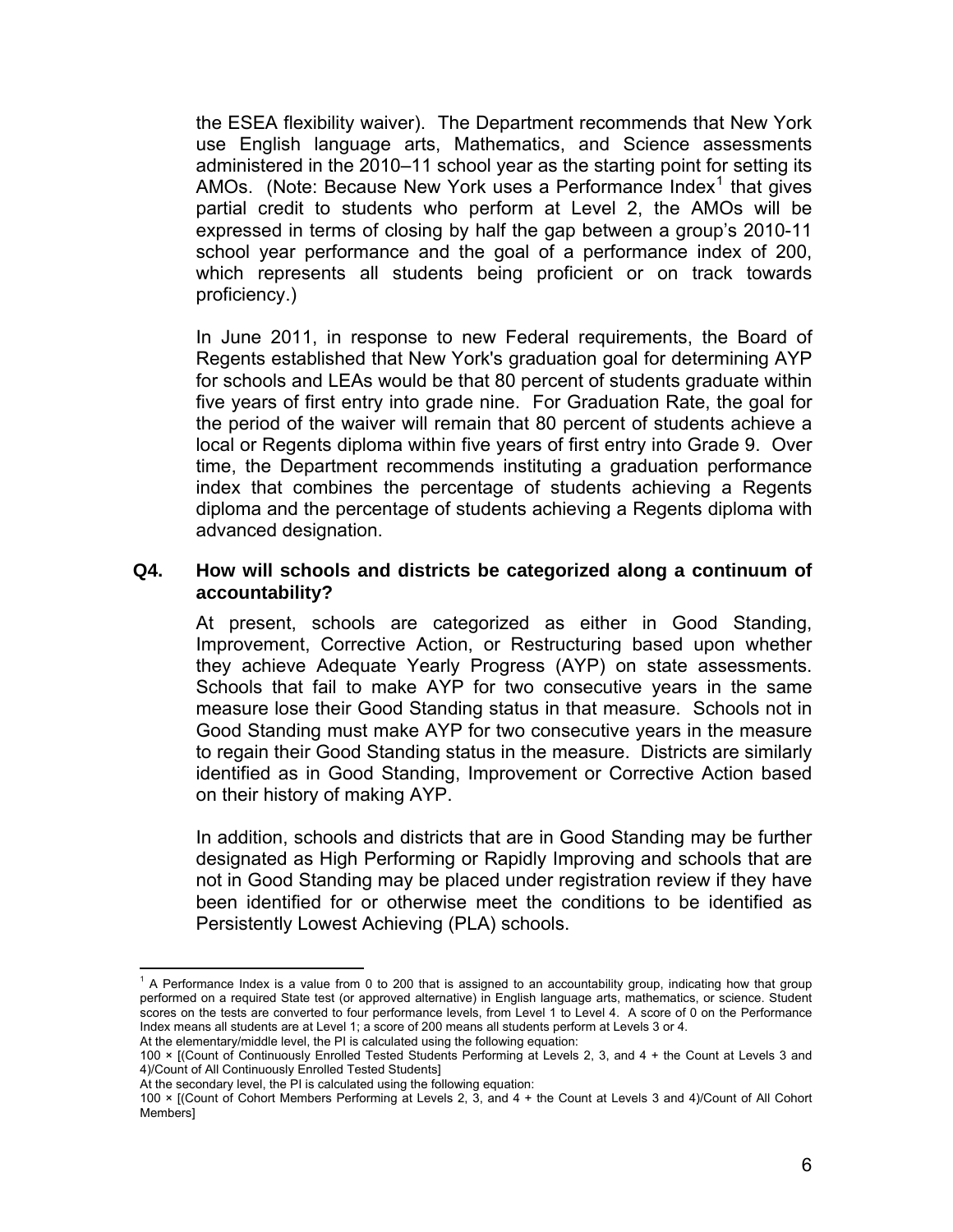Under the ESEA waiver, the Department recommends that New York identify, reward, and provide interventions, incentives and supports to Reward Schools, Priority Schools, and Focus Districts and Schools. Using a methodology that rank orders schools by a mathematical formula to be prescribed the Commissioner, a Focus District will be required in turn to identify the schools upon which it will focus its support and intervention efforts. Each Priority School may be further identified as a School Under Registration Review (SURR).

In addition, districts will be required to prepare Local Assistance Plans to support schools within the district that show a persistent pattern of failing to make AYP with a particular student population or which have large gaps in student achievement between one or more student subgroups but which are not designated Priority or Focus Schools. The plans must be posted to the district's website.

### **Q5. How will Adequate Yearly Progress (AYP) be determined and what will its role be?**

AYP will be determined in a similar manner as currently required under NCLB, with a focus on the academic achievement of the current NCLB subgroups. As in the past, in order to make AYP, schools will continue to be required to achieve their AMO or make Safe Harbor, and demonstrate the required participation rate on state assessments for each disaggregated group on each measure for which the school is accountable.

Under the ESEA waiver, the Department proposes that while AYP results continue to be reported for all accountability groups at the school and district level, the use of AYP be limited to being one of the indicators in determining Reward Schools and in determining whether specific schools that do not fall into the Focus or Priority groups must complete a Local Assistance Plan.

The Department is currently studying an alternate methodology for computing Safe Harbor. Currently, Safe Harbor requires that schools or districts close the gap in performance for a particular accountability group by a fixed amount of ten percent. The Department is modeling the implications of benchmarking the gap reduction amount against the performance of those schools in the state that have been able to show the most progress in closing achievement gaps. In January, the Department will recommend whether to include such an alternative Safe Harbor methodology in New York's application waiver.

The Department also recommends that New York seek to revise the Safe Harbor methodology so as to eliminate the requirement that in order to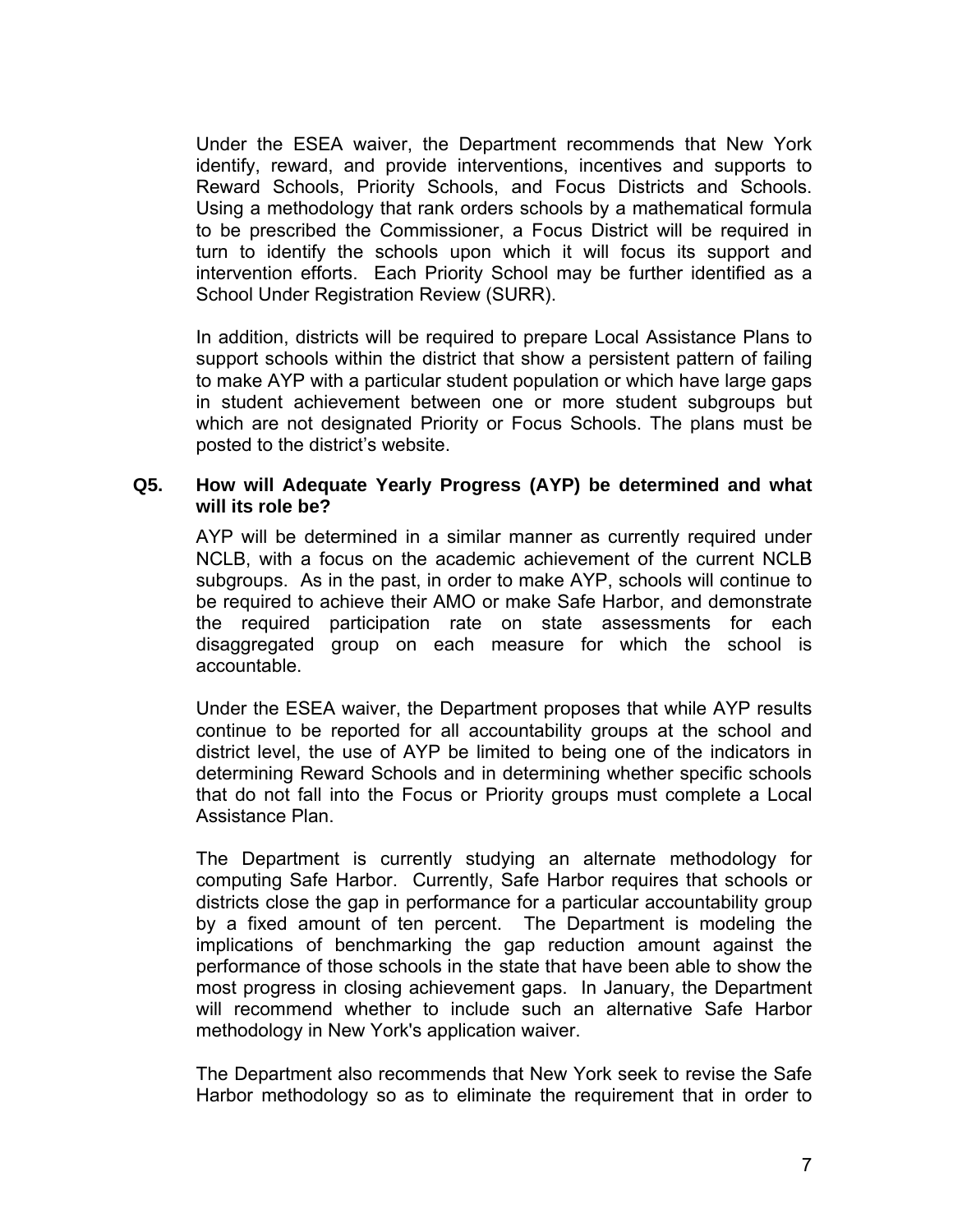make Safe Harbor in ELA or mathematics a subgroup must also make AYP on the third academic indicator (i.e., Grades 4 and 8 science or graduation rate, depending on the grade configuration of the school).

## **Q6. What will be the role of growth measures?**

Currently, student growth is not used to determine school and district classifications.

Under the ESEA Waiver, the Department proposes that growth be incorporated into NY State's Accountability system in two ways. First, for Grades 4 and 8 in ELA and mathematics, schools and districts will be given credit in the computation of their Performance Index for each student who is on track towards meeting proficiency based on the student's academic growth between administrations of State assessments. Students who are on track to achieve proficiency by eighth grade or within three or four years (the Department is currently modeling both options), whichever comes first, will be included in the Performance Index in the same way as a student who is proficient. In other words, schools and districts will get "full credit" for any student who is proficient or is on track to become proficient within a prescribed time period. When reporting these results, the Department will provide information on both the percent of students achieving Levels 1 through 4 on these assessments as well as the percent of students at Levels 1 and 2 who are on track to become proficient.

Second, New York will use a normative growth measure as part of the process of determining the identification of schools and districts for Reward, Focus, and Priority status. If schools or districts that would otherwise be given Priority or Focus designation demonstrate median Student Growth Percentiles of at least 50 percent in both ELA and mathematics for two consecutive years they will not be so designated. Conversely, schools that otherwise would be categorized as Reward Schools but that fail to demonstrate median Student Growth Percentiles of at least 50 percent in both ELA and mathematics for two consecutive years will not be so designated.

## **Q7. How will Priority Schools be identified and what happens when a school is so identified?**

The ESEA flexibility waiver requires that at least five percent of the Title I schools in the state be so identified.

The Department proposes that schools be identified as Priority Schools in the following order:

 First, schools that are implementing a School Improvement Grant or were identified as PLA in the 2011-12 school year will be identified.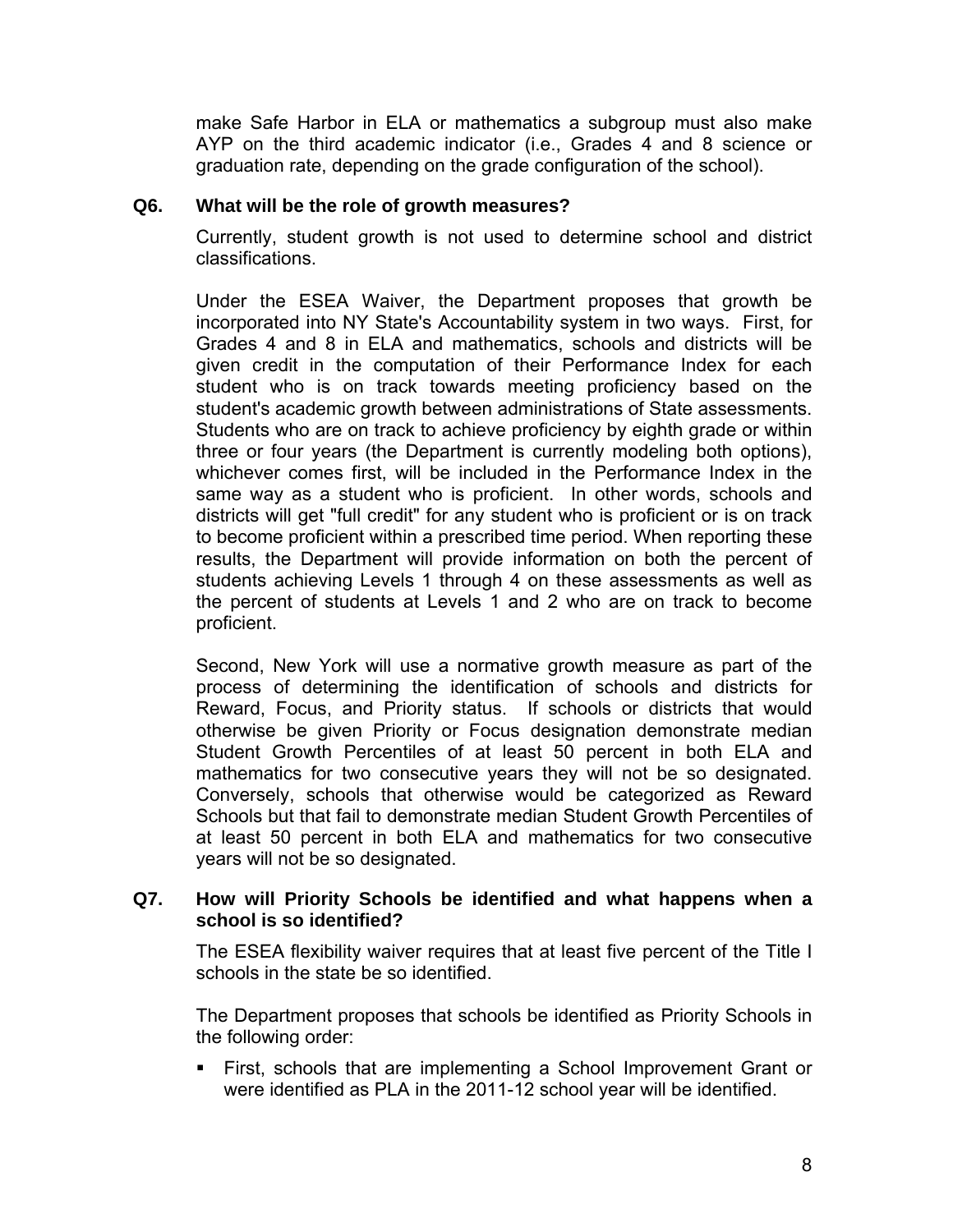- Second, high schools that have had graduation rates below 60 percent for three consecutive years that have not increased their graduation rate by a specified percent or do not have extenuating or extraordinary circumstances will be identified.
- Third, schools that had previously been identified for improvement, corrective action or restructuring that have the lowest combined Performance Index in ELA and mathematics and whose median Student Growth Percentile in ELA and mathematics is not above the 50th percentile in the past two years for elementary and middle schools, or whose Performance Index in ELA and mathematics has not shown specified increases for high schools, will be identified if they do not have extenuating or extraordinary circumstances.

Note: Schools will be identified regardless of their Title I status. At least five percent of the public schools in the State will be identified as Priority Schools.

Priority Schools will have to meet certain requirements:

Schools that are fully and completely implementing a School Improvement Grant (SIG) will be deemed to be meeting the requirements for a Priority School.

Districts may submit 1003(g) SIG applications for each Priority School that has been identified as PLA in the 2011-12 school year. These SIG applications must propose how the school will:

- meet the requirements of one of the four federal models (turnaround, restart, closure, or transformation), consistent with the action that the Board of Regents took in June 2010 to amend Commissioner's Regulations 100.2(p) to consolidate the processes for identifying PLA schools and Schools Under Registration Review (SURR);
- **EXECT** implement a whole school reform model (e.g., Full Service, College Pathways, Industry Partnership); and
- work in collaboration with partner organizations to implement the proposed plan. The SIG applications that these schools will complete will be modeled on the Department's competitive School Innovation Fund<sup>[2](#page-8-0)</sup> grant program.

Priority Schools that are not implementing one of the four SIG intervention models will be required to implement a whole school reform model that addresses all of the Turnaround Principles outlined in the USDE waiver.

<span id="page-8-0"></span> 2 The School Innovation Fund was approved in December 2009 by the Board of Regents as part of New York State's Race to the Top (RTTT) initiative.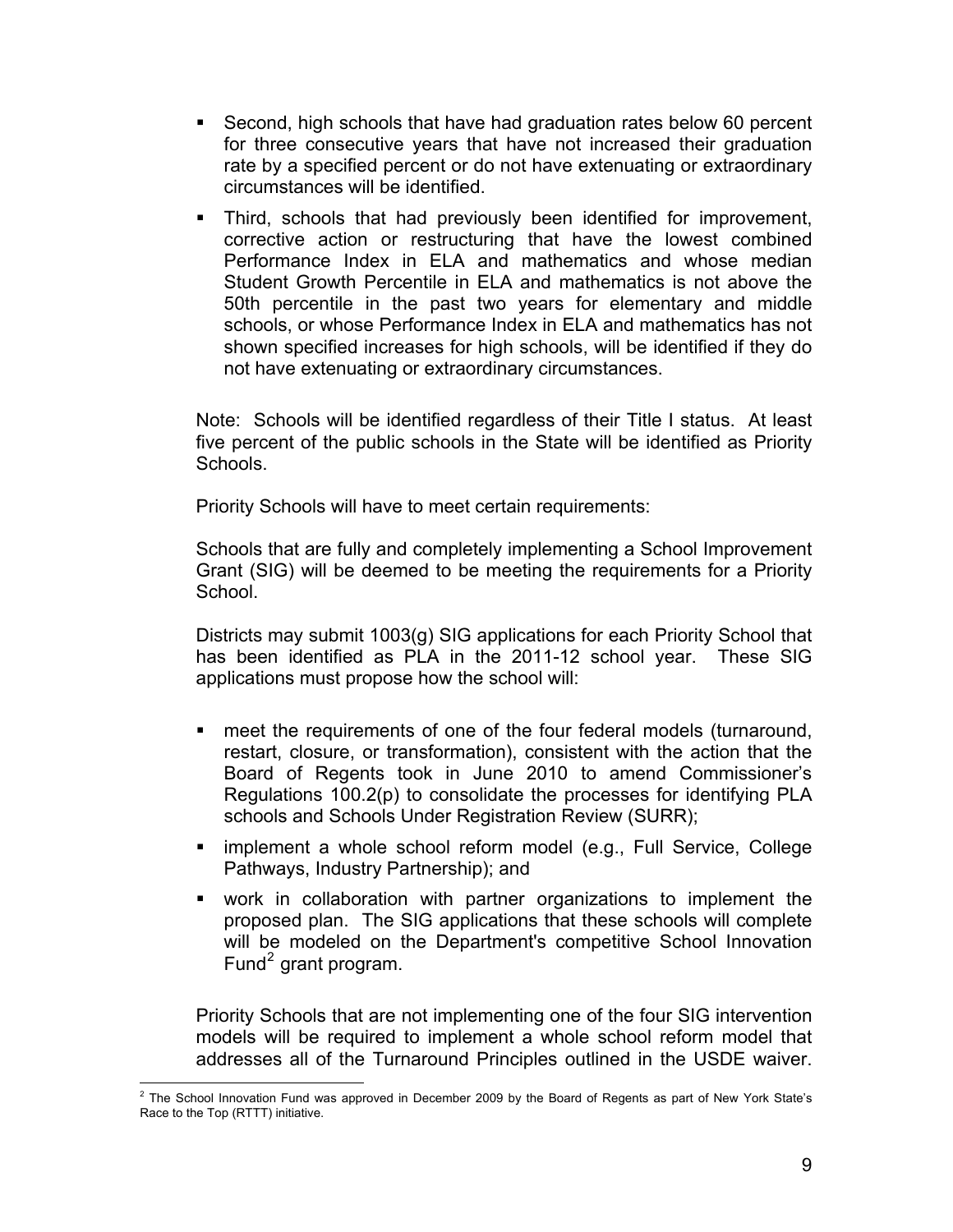Schools that are identified as Priority, but fail to receive SIG funding, may be identified as SURR. In order to meet the requirements of Commissioner's Regulation 100.2(p), these schools will be required to implement a whole school reform model in collaboration with partner organizations. These schools must implement a whole school reform model that includes all of the Turnaround Principles and will not receive SIG funding. Instead districts will have to use funds from their Title I fund set-aside or other funding sources to implement the reform model.

Districts with large numbers of Priority Schools may find it beyond their capacity to implement a SIG intervention or whole school reform model in all identified schools beginning in the 2012-13 school year. Therefore, districts with Priority Schools must implement a SIG intervention model or begin implementing elements of a whole school reform model in a minimum of 50 percent of these schools beginning in the 2012-13 school year. An additional 25 percent of the remaining schools must begin implementation in the 2013-14 school year and the remaining 25 percent of schools must begin implementation in the 2014-15 school year. Priority Schools must follow the requirements for Focus Schools until such time as they begin implementing a whole school reform model.

Barring a significant increase in Federal School Improvement Grant 1003(g) funding, the Department will identify these Priority Schools only once during the three year waiver period. This identification will occur in the 2011-12 school year. Schools may be removed from Priority status if they meet performance targets established by the Commissioner. However, once a school begins implementing an intervention or whole school reform model, it must complete implementation of the model, even after removal from Priority designation. Schools that are removed from Priority status before they begin implementation of a model will not be required to implement the model.

## **Q8. How will Focus Schools be identified and what happens when a school is so identified?**

The Department recommends that Focus Schools be identified in a two stage process under which the Commissioner would first identify the districts with the lowest performing subgroups as Focus Districts and the districts in turn would, with the Commissioner's approval, identify Focus Schools within the district.

The Department recommends that a district be identified as a Focus District<sup>[3](#page-9-0)</sup>, if any of its student subgroups have a combined ELA and

 $\overline{a}$ 

<span id="page-9-0"></span>Tthe Department is currently modeling whether the New York City Department of Education should be required to identify Focus Schools based on citywide metrics, community school district metrics, or some combination of the two. In determining, the lowest performing ten percent of districts to be identified as Focus Districts, the Department recommends that school districts and charter schools be ranked separately.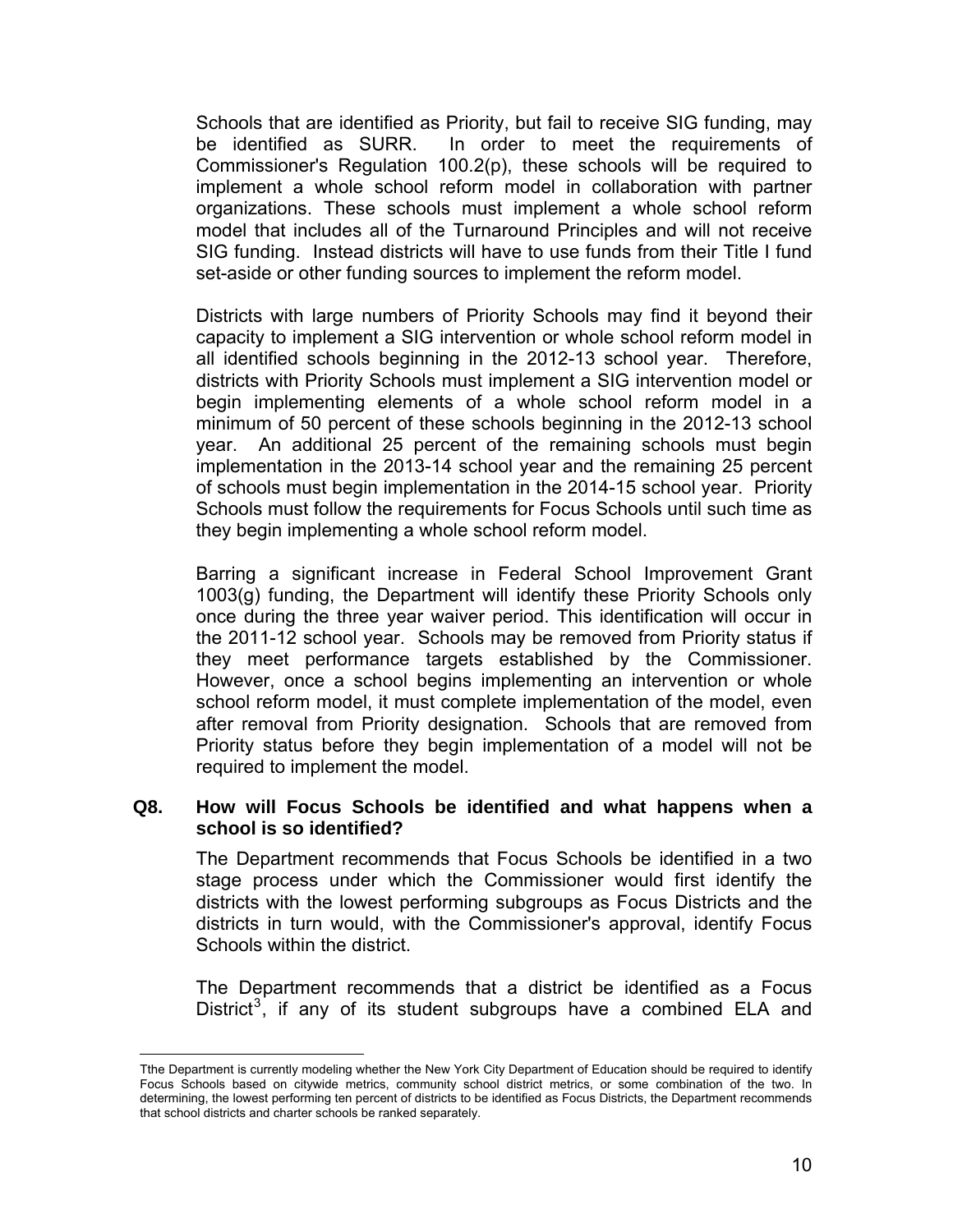mathematics Performance Index that places the subgroup among the lowest ten percent in the State for racial/ethnic subgroups, low-income students, students with disabilities, or English language learners. A district will not be identified for that subgroup's performance if that subgroup has a graduation rate above the State average on the four year graduation cohort and the group's median Student Growth Percentile in  $ELA$  and mathematics has been above the 50<sup>th</sup> percentile in the past two years for that group.

When a district is identified as a Focus District, all of the schools in the district are preliminarily identified as Focus Schools. A district may choose to either provide support to all of its schools to address the performance of subgroup(s) on the accountability measure(s) that caused the district to be identified or the District may choose to identify as Focus Schools at least a minimum number of its schools, as specified by the Commissioner. If the district chooses the latter option, the district must rank order its schools by either the number or percent of students who are not proficient in ELA or mathematics in the subgroup(s) that caused the district to be identified and then use that rank ordered list to identify the minimum required number of Focus Schools. If a district believes there are extraordinary circumstances why a school should not be identified as a Focus School, the district may seek permission from the Commissioner to identify a school with higher subgroup performance than the school with special circumstances.

The number of schools that a Focus District must identify will be based upon the number of students enrolled in the district who are members of subgroups whose results caused the district to be identified and the performance of these subgroups on ELA and mathematics assessments. The intent of the process is that a minimum of ten percent of the schools in the state will be identified by their districts as Focus Schools.

Focus Districts will be required to develop a plan to address the performance of subgroups on the accountability measures for which the district has been identified in those schools that have been designated as Focus Schools. The plan must be based upon the recommendations contained in the diagnostic review conducted by the Joint Intervention Team (JIT).

Depending on the percentage of students enrolled in the district that are members of the subgroup(s) whose results caused the district to be identified, a Focus District will be required to spend an amount equal to between five and fifteen percent of its Title I, Basic grant; Title II A grant; and Title III grant, if the district is identified for English language learners, to support implementation of the Regents' Reform Agenda in Focus Schools. This set-aside may be met through selecting from an approved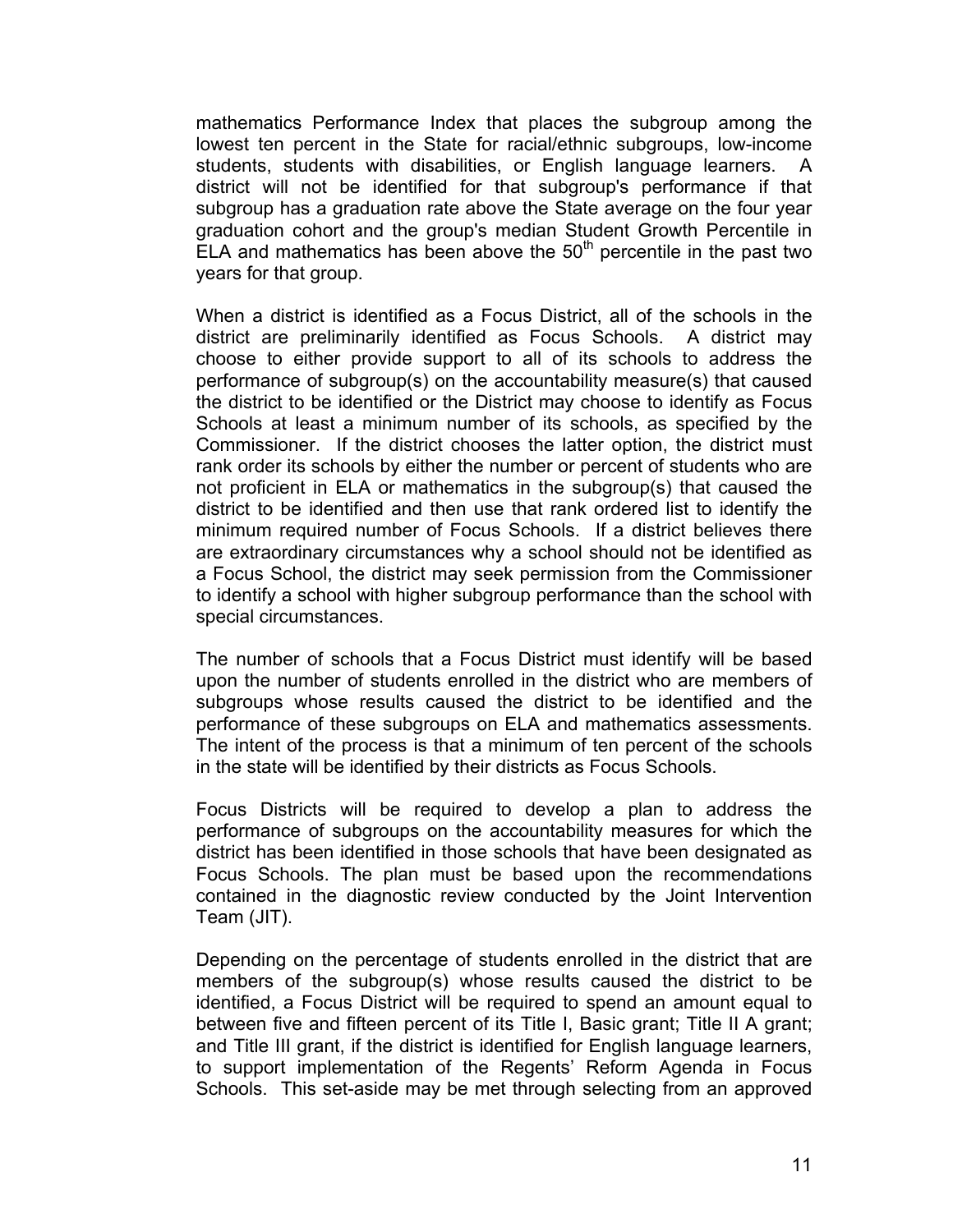list of programs and services promulgated by the Commissioner that will be based upon the list of allowable activities in the RTTT Scope of Work. In some cases, the Commissioner may require that districts select these programs and services from a Department approved list of providers.

Focus Districts will be identified once during the grant waiver period. Districts may be removed from Focus status if they meet criteria established by the Commissioner. A Focus District may, with the Commissioner's approval, change annually the schools within the districts that are designated as Focus Schools.

### **Q9. How will Reward Schools be identified and what happens when a school is so identified?**

Currently, New York identifies a school as high performing if the "all students" group achieves all applicable State standards, and the school makes AYP on applicable performance measures. A school can be identified as rapidly improving if the school makes AYP on applicable performance measures and the school demonstrates a specified amount of improvement.

The Department recommends that the process for identification of Reward Schools be made significantly more rigorous and that the consequences for identification as a Reward School be made more meaningful.

At the elementary and middle level, the Department recommends that a school will be designated highest performing if all of the following conditions are met:

- The school's combined ELA and mathematics Performance Index places it among the top ten percent in the State.
- The school has made AYP with all groups and all measures for which it is accountable.
- The school's student growth percentile for the past two years in ELA and mathematics equals or exceeds fifty percent.
- The school's student growth percentile for ELA and mathematics in the most recent year for its bottom quartile of students equals or exceeds fifty percent.
- The gap in performance between the members of the lowest performing subgroup(s) in a school and students who are not members of that subgroup is less than an amount specified by the **Commissioner**

At the high school level, a school will be considered highest performing if all of the following conditions are met: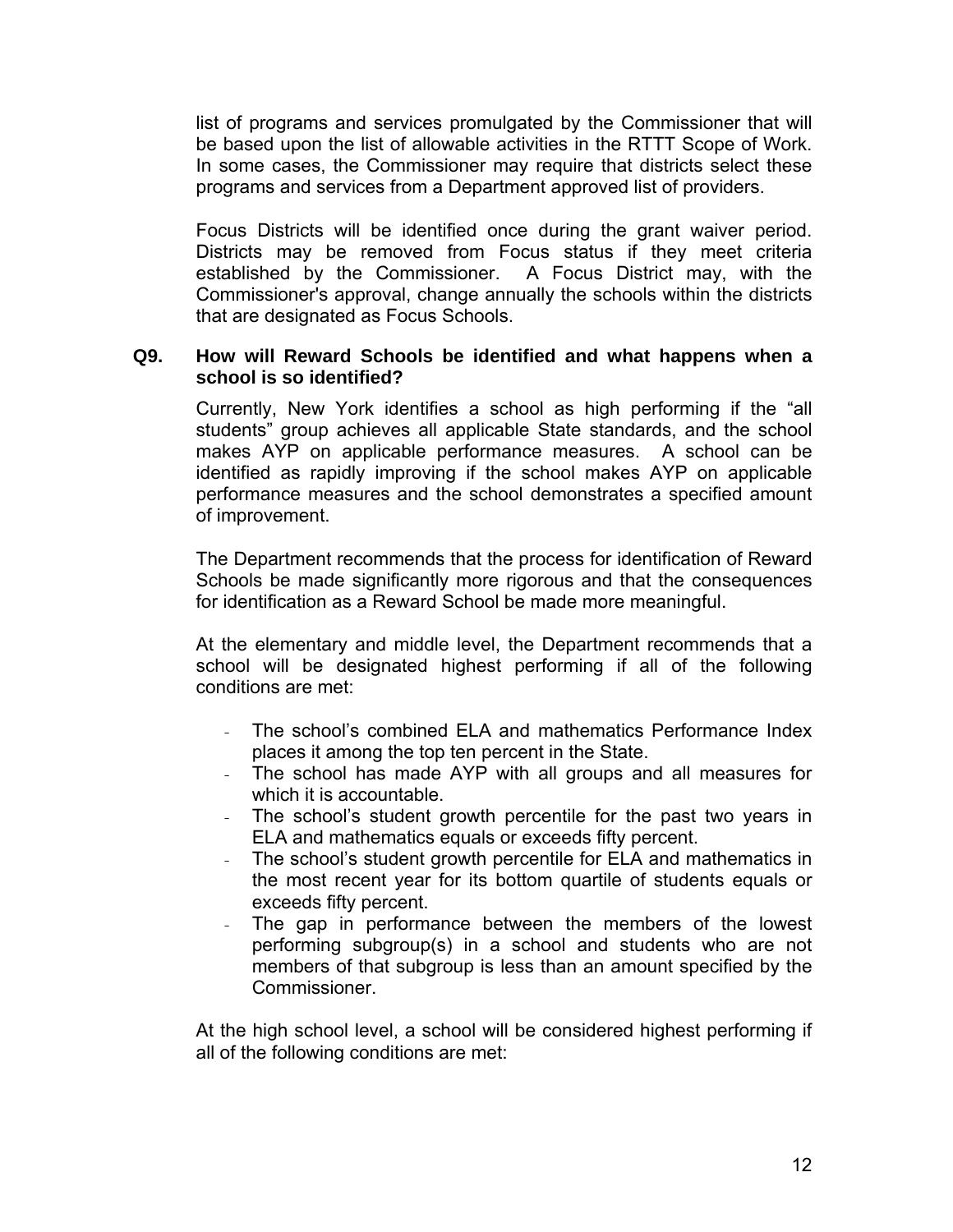- The school's combined ELA and mathematics Performance Index places it among the top ten percent in the State.
- The school has made AYP with all groups on all measures for which it is accountable.
- The percentage of students who graduated with a Regents diploma equals or exceeds 80 percent and the percentage of students who have graduated with a Regents diploma with advanced designation exceeds the State average.
- The percentage of the students who scored Level 1 or Level 2 on an ELA or mathematics exam in Grade 8 who subsequently graduated within four years of first entry in Grade 9 equaled or exceeded the State average for these students.
- The gap in performance between the members of the lowest performing subgroup(s) in a school and students who are not members of that subgroup is less than an amount specified by the Commissioner.

At the elementary and middle level, a school will be considered a high progress school, if at the elementary and middle level if all of the following conditions are met:

- The school's combined ELA and mathematics Performance Index places it among the top ten percent in the State in terms of gains between the most recent assessment data and the data from three year's previously.
- The school has made AYP with all groups and all measures for which it is held accountable.
- The school's student growth percentile for the past two years in ELA and mathematics equals or exceeds fifty percent.
- The school's student growth percentile for ELA and mathematics in the most recent year for its bottom quartile of students equals or exceeds fifty percent.
- The gap in performance between the members of the lowest performing subgroup(s) in a school and students who are not members of that subgroup is less than an amount specified by the Commissioner.

At the high school level, a school will be considered high progress if all of the following conditions are met:

- The school's combined ELA and mathematics Performance Index places it among the top ten percent in the State in terms of gains between the most recent assessment data and the data from three year's previously.
- The school has made AYP with all groups for which it is accountable.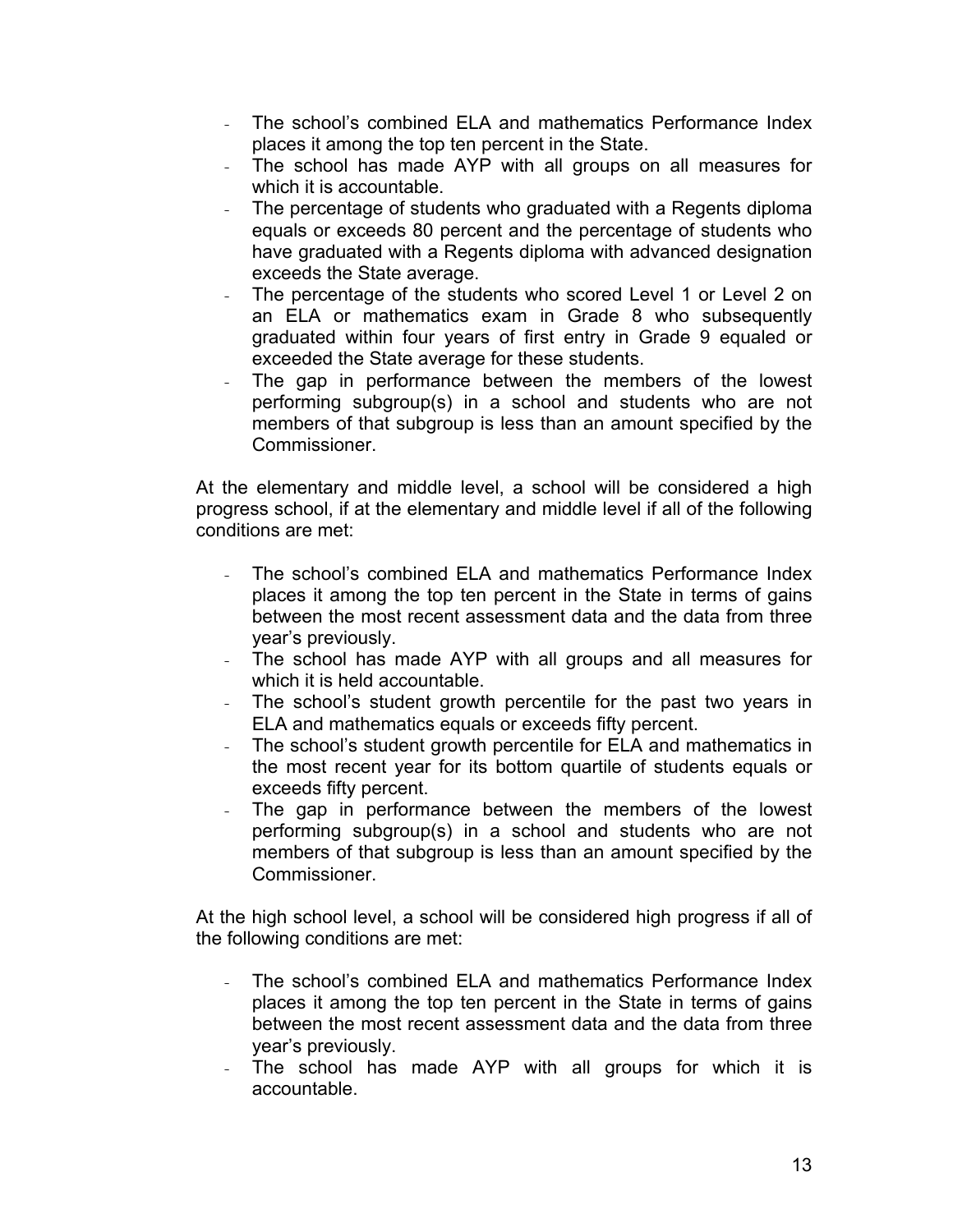- The percentage of students who graduated with a Regents diploma equals or exceeds 60 percent and the percentage of students who have graduated with a Regents diploma with advanced designation exceeds the State average.
- The percentage of the students who scored Level 1 or Level 2 on an ELA or mathematics exam in Grade 8 who subsequently graduated within four years of first entry in Grade 9 equaled or exceeded the State average for these students.
- The gap in performance between the members of the lowest performing subgroups in a school and students who are members of that subgroup is less than that specified by the Commissioner.

Reward Schools will be identified annually and be publicly recognized with a press release and a posting of the list to the Department's website. Reward Schools will be eligible to compete for a Commissioner's Schools Dissemination Grant of up to \$100,000, which is currently funded through the RTTT initiative. The Department will discuss with the Division of the Budget whether including the number/percentage of schools designated as Reward Schools could be a factor in determining which districts receive School District Performance Improvement Award Grants beginning in the 2012-13 school year. The Department, after consultation with representatives of high performing and rapidly improving schools, will recommend to the Regents a process by which Reward Schools may seek expedited variances from certain provisions of Commissioner's Regulations.

## **Q10. What diagnostic reviews will be conducted in identified schools and districts?**

Currently, in identified schools and districts, New York conducts a School Quality Review (SQR), Joint Intervention Team (JIT) or an External School Curriculum Audit (ESCA) site visit, based on the accountability status of a school. Each type of visit requires a different review protocol with a separate corresponding diagnostic tool.

The Department recommends that a single diagnostic tool closely aligned to implementation of the key components of the Regents' Reform Agenda, be developed for use in all identified schools. The single diagnostic tool will allow for focus–driven visits, repeated to see if benchmarks are achieved. Joint Intervention Teams and Department staff will make visits to Priority Schools using the diagnostic tool. For a Focus District, the diagnostic will be used in a sample of schools. In districts that are required to develop a Local Assistance Plan for specified schools, the district will be expected to use the diagnostic tool or an approved alternative to inform development of its plans. The intent is that Department staff and/or designated representatives will make regular visits using the single diagnostic tool to determine the progress that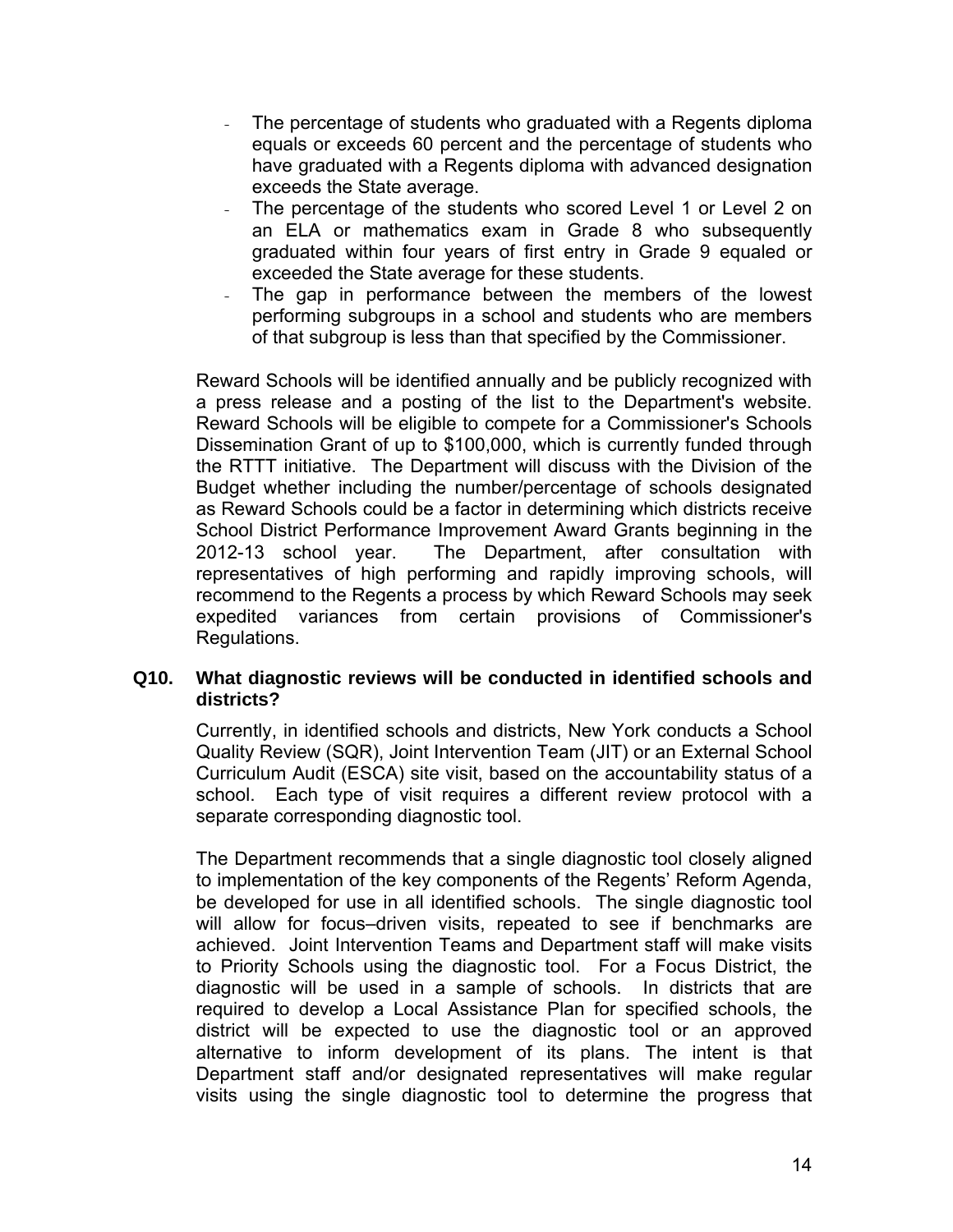schools and districts are making in implementing their plans and improving educational results. A key purpose of the diagnostic is to measure the degree to which there is a strong delivery chain from the State to the district to the school leadership to support the implementation of the key elements of the Regents' Reform Agenda in the classroom (i.e., CCSS implementation, data-driven instruction/inquiry, and evidence-based observation).

## **Q11. What plans will be required in identified schools and districts?**

The Department recommends that schools and districts be required to develop the following plans:

- Priority Schools will be required to develop a plan that either implements one of the four Federal SIG intervention models as part of a whole school reform model and in cooperation with partner organizations; or that implements the entire ESEA waiver Turnaround Principles as part of a whole school reform model and in collaboration with partner organizations. The plan must be approved by the board of education and posted to the district's website.
- A district with one or more Focus Schools must develop a District Improvement Plan for these schools. This plan must be informed by the recommendations of the School Quality Review or Joint Intervention Team visit and must identify the programs and services that will be provided to schools from the list promulgated by the Commissioner. School leadership, staff, parents, and students, if appropriate, must have a meaningful opportunity to participate in the development of the plan and comment upon it before it is approved. The plan must be approved by the school board of the district and posted to the district's website. A Focus District will incorporate into its plan the actions it will take with any school that requires a Local Assistance Plan.
- A district that does not have any Priority or Focus Schools, but instead has schools that have persistently failed to make AYP with a one or more subgroup(s) on an accountability measure or which have large gaps in student achievement among subgroups will be required to develop a Local Assistance Plan for these schools. The Local Assistance Plan shall specify:
	- o The process, by which the plan was developed and how school leadership, staff, parents, and students, if appropriate, were given meaningful opportunities to participate in the development of the plan.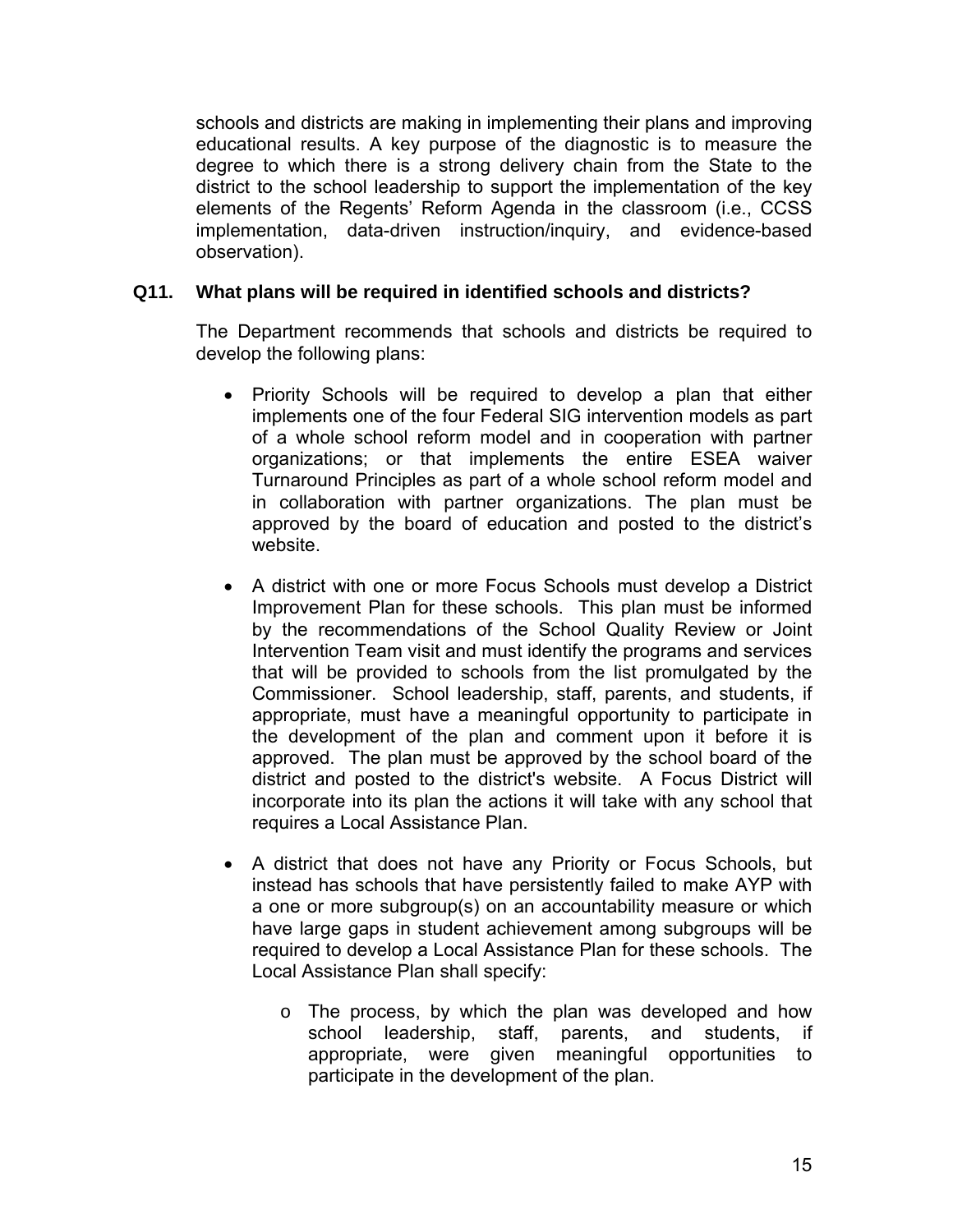- o The diagnostic tool that was used to assess the needs of the school and the results of the diagnostic.
- o The additional resources and professional development that will be provided to Focus Schools to support implementation of the plan.
- o The timeline for implementation of the plan.
- The plan must be approved by the Board of Education of the district and posted to the district's website.

## **Q12. Will districts still be required to offer public school choice?**

The Department recommends that districts continue to be required to offer public school choice for students attending either Priority or Focus Schools. The Department recommends that the Regents consider advancing legislation to expand choice options to include BOCES programs.

### **Q13. Will districts still be required to offer supplemental educational services (SES)?**

The Department recommends that districts not be required to offer SES or set aside a portion of their Title I allocation to pay for SES. However, districts can choose to offer SES and pay for the services using Title I funds.

In order to support districts that choose to continue to provide SES, the Department will require all state-approved SES providers to reapply for state approval. As part of the new application, the Department will evaluate whether the SES providers' programs are aligned with the common core standards. Districts that wish to offer SES will be allowed to determine the providers that parents in their district may select.

### **Q14. Will there be any changes to the current set-aside requirements under ESEA?**

Under the current system, districts are required to set aside a percentage of their Title I allocation for SES and Public School Choice (20 percent); professional development at identified schools (10 percent); and for parent involvement activities (1 percent).

Under the ESEA waiver, the Department recommends these set-asides be eliminated and replaced by three new set-asides:

 Districts will be required to set aside between 5 percent and 15 percent of their total Title I; Title IIA; and Title III allocations, if identified for the performance of their English language learners,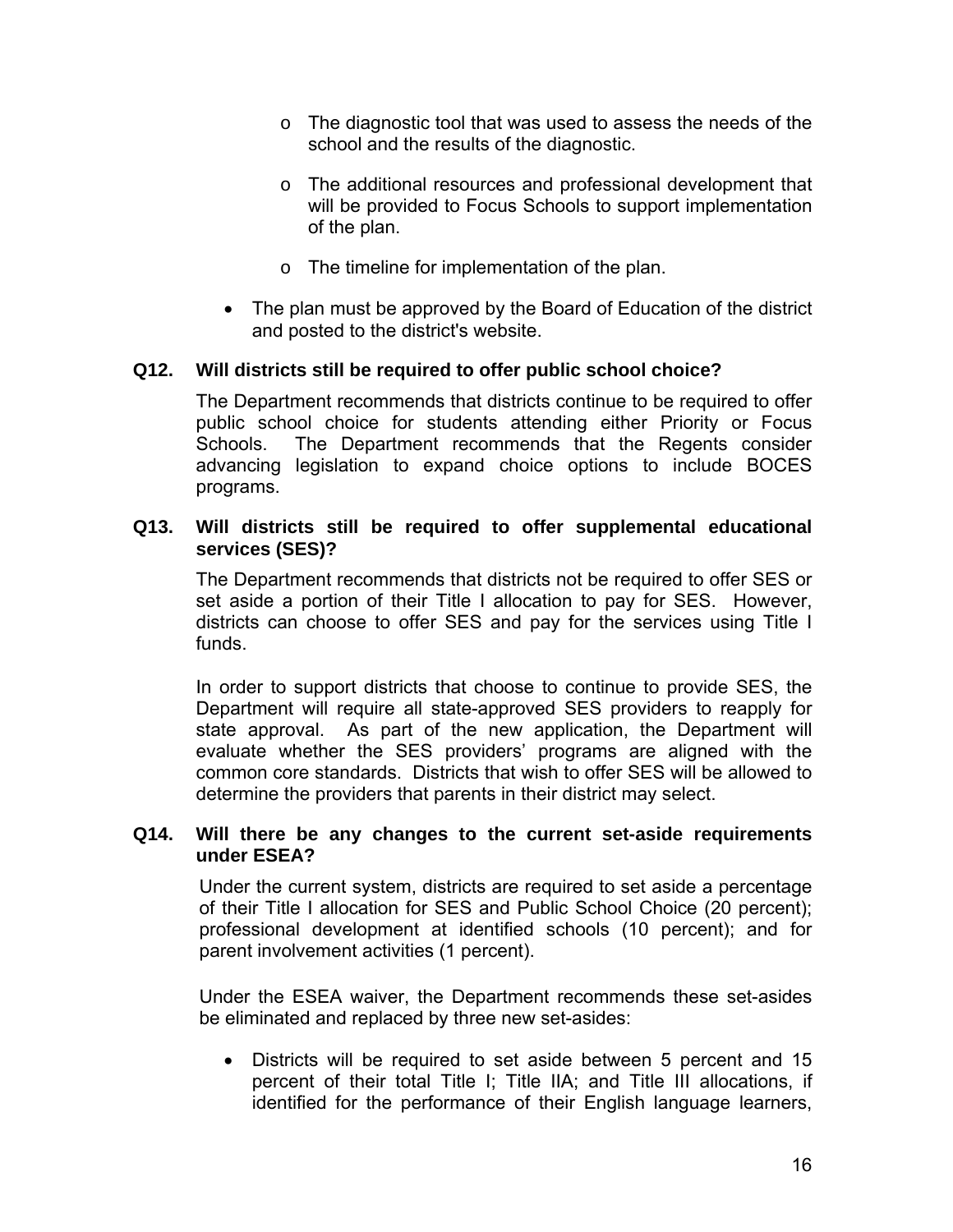Districts will be required to set aside up to 2 percent of their total Title I allocation, based on student enrollment in Priority and Focus Schools, for parent involvement and engagement activities. The plans for this set-aside must be made in collaboration with district parent organization leadership.

The Department recommends that should USDE provide flexibility to any states that have submitted applications in November to implement a state level set-aside, that the Regents consider authorizing the Department to withhold up to 2 percent of a Focus District's total Title I allocation in order to fund state-level technical assistance support for Focus Districts and Priority Schools (e.g., expansion of professional development to implement Positive Behavior Interventions and Supports). These funds are in addition to the administrative funds New York State receives as part of the state's total Title I allocation from the USDE.

## **Q15. How will the Schools Under Registration Review (SURR) Program and other provisions of the enhanced accountability system that are required by Education Law §211-b be affected by the ESEA waiver?**

Currently, Education Law §211-b requires the assignment of School Quality Review and Joint Intervention Teams to schools in accountability status and the expansion of the Schools Under Registration Review process. The law also requires that District Improvement Plans be created under certain conditions and gives the Commissioner the authority in certain circumstances to appoint a Distinguished Educator to certain schools and districts.

Because, under the ESEA waiver, schools and districts will no longer be identified using the specific categories of improvement, corrective action, or restructuring, the Department proposes the following system to ensure compliance with Education Law under the ESEA waiver:

- Schools Under Registration Review will be a subset of Priority Schools; School Quality Review Teams will be assigned to Focus Districts; and Joint Intervention Teams will conduct visits to Priority Schools using the new diagnostic tool.
- Districts that have Focus Schools will submit a District Improvement Plan that proposes a district-based approach to supporting these schools.
- As appropriate, the Commissioner will assign Distinguished Educators to support Focus Districts or Priority Schools.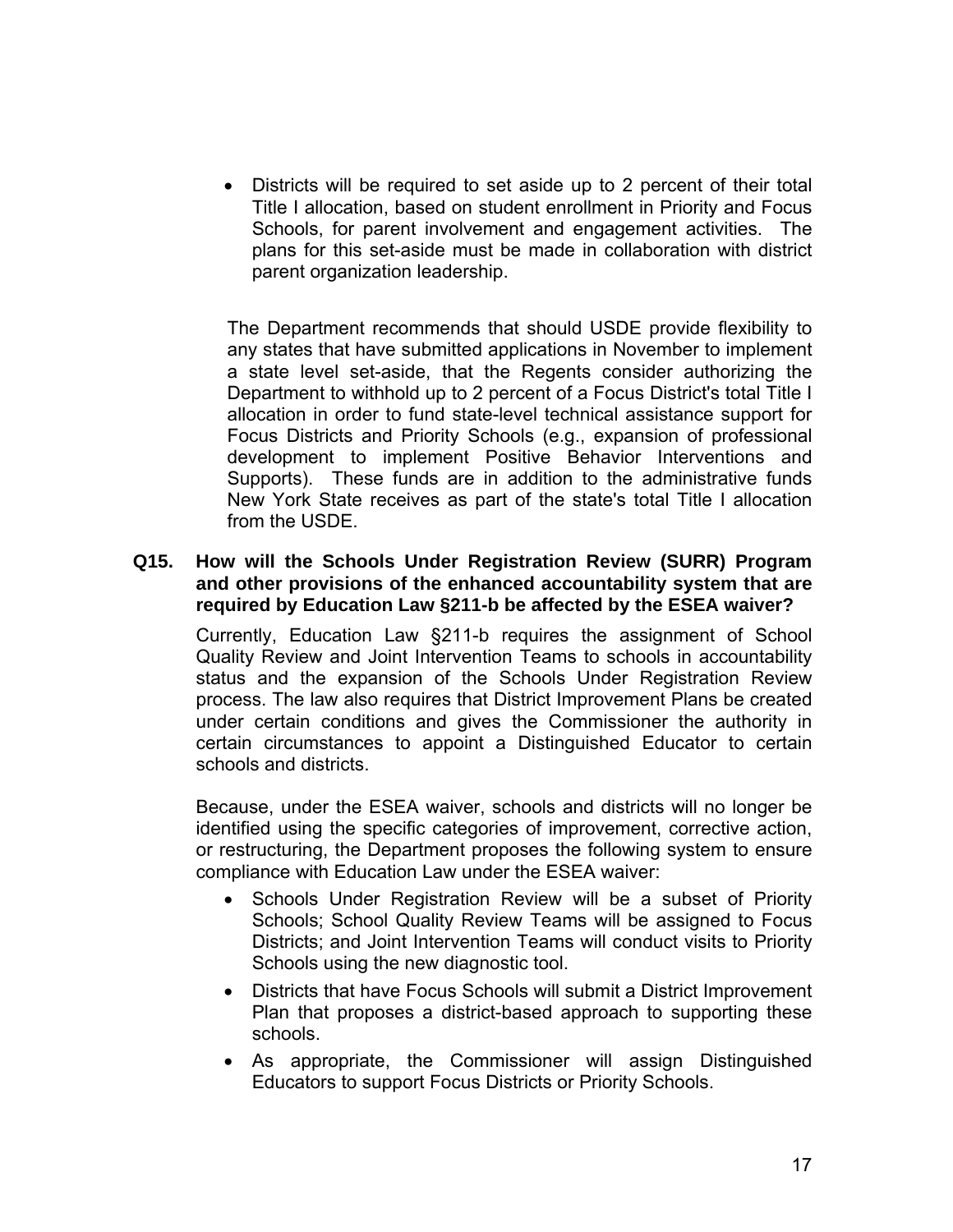**Q16. Should New York apply for the optional waiver that would permit**  learning centers to receive funds under the 21<sup>st</sup> Century Community **Learning Centers to use funds to support expanded learning time during the school day in addition to activities during non-school hours or periods when school is not in session?** 

The Department recommends that New York apply for this optional waiver and incorporate it into the next grant round for this program. The Request For Proposal developed for this next grant round should be informed by legislation under consideration by the United States Senate as part of reauthorization of ESEA that calls for comprehensive school redesign. The Request For Proposal will allow additional hours of learning time as well as additional collaborative planning time and professional development for teachers and community partners who provide expanded learning in core academic subjects for 21<sup>st</sup> Century Community Learning Center program recipients.

## **Q17. What other changes will occur as a result of implementation of the ESEA waiver?**

The Department recommends that these other changes be incorporated into New York's waiver application:

- When a district has fewer than 30 students in an accountability group, the Department should combine together results for the past two years in order to hold more districts accountable for subgroup performance.
- The Department should explore as part of the Focus District identification process creating additional accountability groups by further subdividing the current NCLB accountability groups. For example, the Department might recommend further disaggregation in reporting of students with disabilities, English language learners, gender by racial/ethnic group, and performance by prior proficiency level.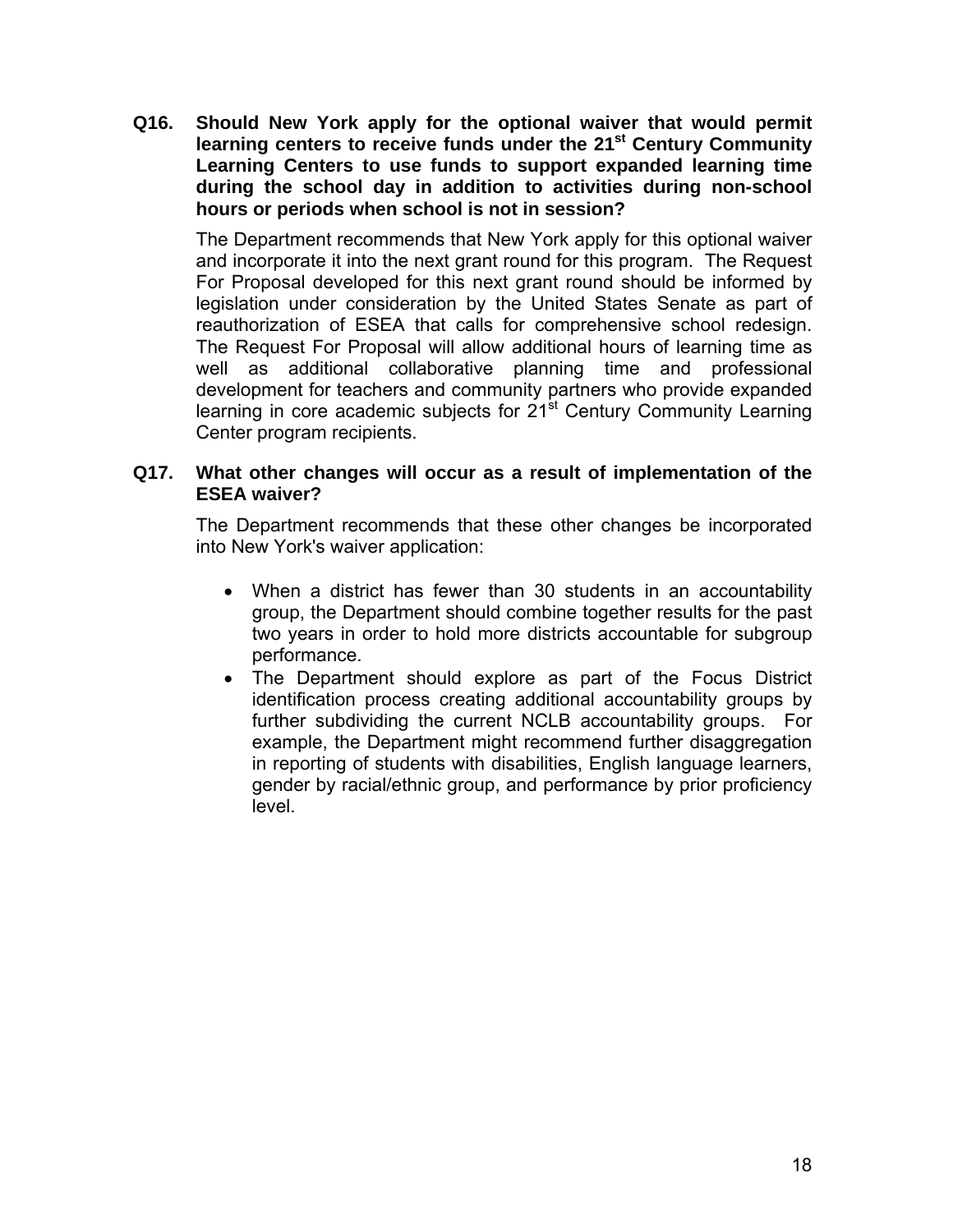# **Attachment B: Continued Development of a Next Generation Accountability System**

 As the Department moves forward in its work of revising existing assessments and creating new ones, expanding the State's data infrastructure, and implementing new systems of teacher and principal evaluation that incorporate growth and valued-added models, the Department recommends that the Regents consider at appropriate points in the future:

- Incorporating into the accountability system measures of college-going and college credit accumulation rates once more complete data at the individual student level becomes available.
- **Incorporating into the accountability system additional measures such as** Advanced Placement (AP), International Baccalaureate (IB), Career and Technical Education (CTE) industry certification, SAT and American College Testing (ACT) results, high school credit accumulation in middle school and college course credit in high school once more complete data at the individual student level becomes available. As a number of states have done, the Regents should consider seeking legislation that would provide state support so as to reduce barriers to AP/IB access and student participation in PSAT, ACT, and SAT examinations.
- Aligning institutional accountability measures with the build out of the principal evaluation system, pursuant to Education Law 3012c. Beginning in the 2011- 12 school year, the growth scores for principal evaluation will be based on state tests for Grades 4 through 8 English language arts (ELA) and mathematics, and for high schools, beginning in the 2012-13 school year, a measure of student growth. Staff are currently working with the American Institute of Research to explore the feasibility of measures based on current Regents tests and Grade 8 science exams. As the state adds ELA tests in grades 9 and 10 to supplement the current Comprehensive Regents Examination in English, these assessment results should be incorporated into both New York's institutional and individual accountability systems. In addition, when funding becomes available, the Department will add Grades 6 through 8 social studies and Grades 6 and 7 science assessments that can also be considered as measures of institutional and individual accountability.
- Reporting on the performance of additional disaggregated groups at the school and district level in addition to those required currently under the No Child Left Behind Act (NCLB) and considering their use for accountability purposes. This might include further disaggregation in reporting of students with disabilities, English language learners, racial/ethnic groups disaggregated by gender, and disaggregated groups based on prior levels of proficiency.
- **IMPLEMENTIFY IMPLEM** a Potential Report of Outcomes Protocol (PROP), which reports the results of the proposed new measures prior to their becoming a part of the Accountability Report. This should be done in coordination with the creation of an Early Warning System. This system will also provide schools and